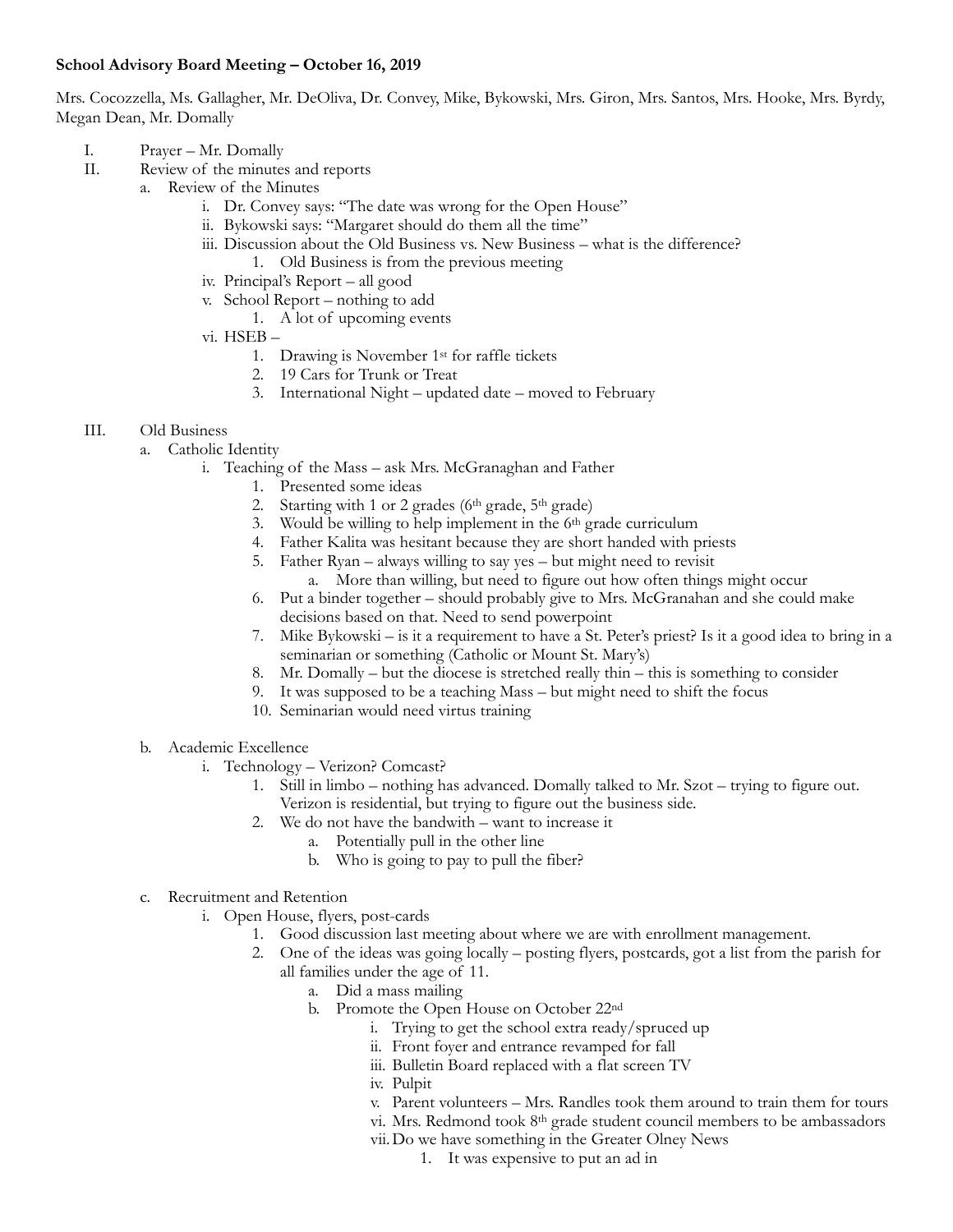viii.Is the Arch Diocese doing an announcement? – they put one on Twitter, but it was a generic link that has all of the Open Houses ix. Other ideas?

- 1. Bringing Flyers around
- 2. Fletchers sign put something on the sign?
- 3. Sunday Open House with real estate agents?
- 4. Olney Community Night?
- 5. Olney Days Parade?
- 6. Strawberry Festival in Sandy Spring?
- c. Mrs. Baratian comments the best way through happy families. Personal outreach to parishioners to come to the open house. Maybe have a family reach out. Also, do we have a good handle on why parents and families stay at St. Peter's – we can find out why people are sticking around. Could we do a survey?
- d. There is an exit interview with families when they leave.
	- i. 2 families left because of the class size
		- ii. 2 moved out the area
		- iii. Sibling at a different school
- e. Where are the graduating classes going and what are they doing?
- f. Showing the school's success rate in going to the next level
- g. Data from alumni in high school in terms of honors programs
- h. "She started here…" "He started here…." Campaign
- i. Transition into high school getting that feedback
- ii. Transition to 6th grade to 2020-21
	- 1. Brought to attention that this is the year that the school has to decide what is going to happen with 6th grade
	- 2.  $27$  students in the 5<sup>th</sup> grade class and going into 6<sup>th</sup> grade
		- a. Strategic plan was never meant to be 1 grade for 6th grade
		- b. Mrs. Cocozella parents want small class sizes, but logistically and financially can that happen? The class after them is big.
		- c. 18-20 is feasible per section
		- d. In the 4th grade there are 2 classes
		- e. Now there is a waiting list for some grades there is demand to come in
		- f. What is the school's timeline for staffing and budget when do we have to make these choices?
		- g. Do we do marketing differently for middle school than we do for elementary school?
		- h. Variable is cost –
		- i. Try to keep 2.6<sup>th</sup> grade classes for next year  $-$  it would not be a great precedent
		- j. Promoting to Non-Catholic families?
			- i. Community night and events
				- ii. School Fairs?
				- iii. Online marketing?
		- k. Need to do all we can to get more kids in the seats for the Middle School
- iii. Mission Statement
	- 1. Asked the SAB to review the mission statement
		- a. Is the goal to shorten the mission statement?
		- b. The Mission Statement has been around for a long time but does it need to be revamped. The tagline came out of the Mission Statement.
		- c. Archdiocese wants it revisited every 3 years
		- d. The Mission Statement: "To unlock all the doors of the human character to release the spiritual, intellectual, social , emotional, and physical, potential of each child. Toward this end, the school is committed to continual self-evaluation and growth."
		- e. We need to have a committee or something to discuss the mission statement
		- f. Survey parents about why Catholic School
			- i. Academics
			- ii. Catholic Identity value added component
			- iii. Discipline and safety
- iv. Tagline "Unlocking potential through faith and knowledge"
	- 1. Should be emphasized more and used more